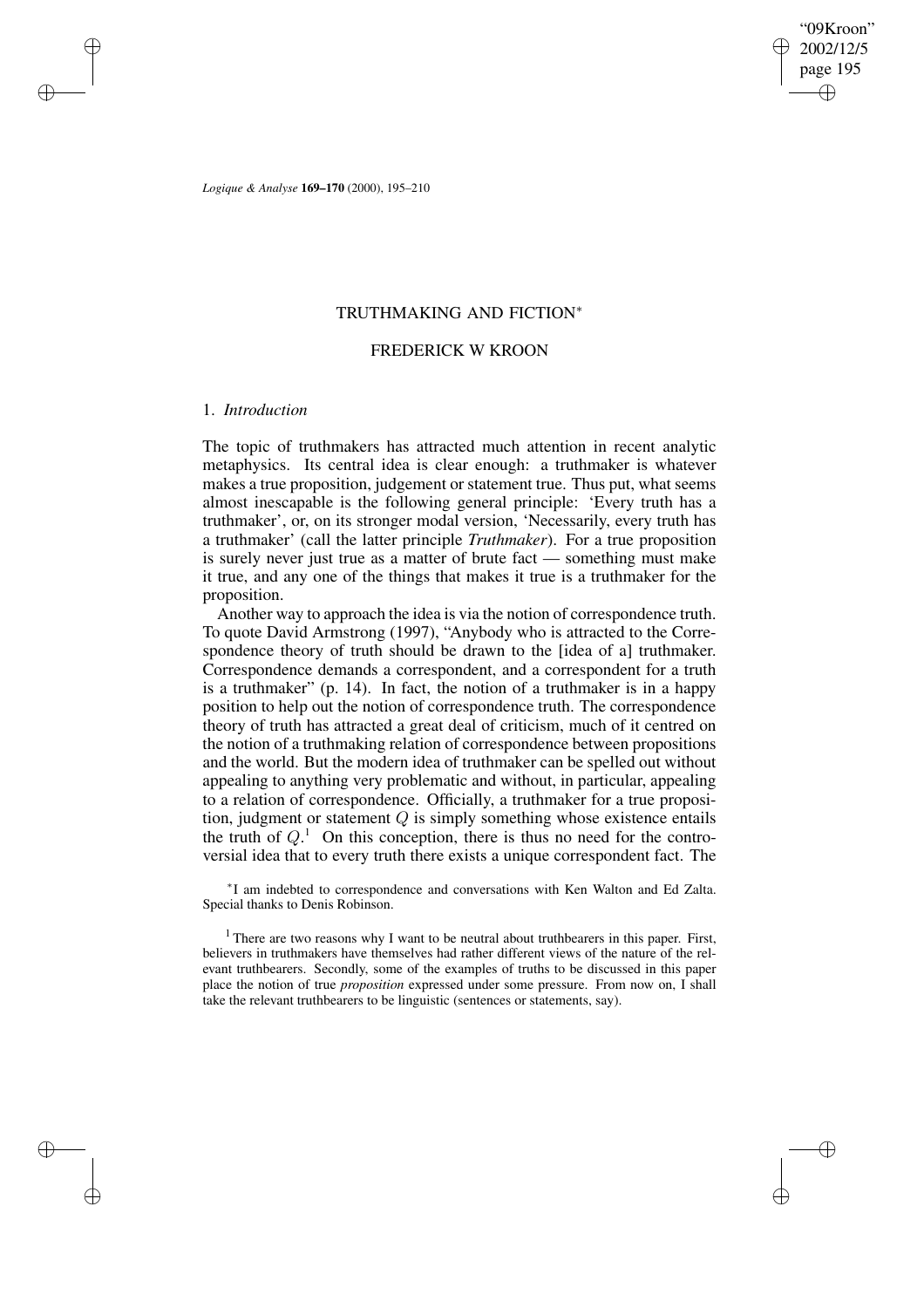"09Kroon" 2002/12/5 page 196 ✐ ✐

✐

✐

### 196 FREDERICK W KROON

Truthmaker Principle simply says that, necessarily, given any truth Q, there is something — perhaps more than one thing — that logically suffices for the truth of  $Q$ ; that is, necessarily every truth has a truthmaker. Believers in the principle then see their main task as spelling out and defending their account of the nature of truthmakers.<sup>2</sup>

Earlier, I said that Truthmaker seems almost a truism. Given a truth, surely something makes it true? That something is what we call a truthmaker! But of course things are seldom this simple in philosophy. There are no doubt many propositions with philosophically unremarkable truthmakers. George W. Bush, for example, is a truthmaker for the claim that George W. Bush exists; and both Bush and you are truthmakers for the claim that some human beings exist. But to secure the general form of Truthmaker we need to be sure that there must be a truthmaking entity in the case of every truth, not just existential truths; and securing that conclusion means, among other things, being sure that the quantifier 'something' in the little argument above is genuinely objectual. In certain sorts of arguments, such an objectual interpretation would be considered problematic (cf. 'Since Pegasus doesn't exist, surely *something* doesn't exist'). Why, then, should we accept it here?

I count myself among the doubters. Although I think that truth certainly supervenes on what there is, I doubt that it must supervene on what there is in quite the way Truthmaker says. There are a number of possibilities. Some truths are true simply because of what there is in the world. Others may be true because the world lacks the thing(s) that would make them false. Yet others are true because of *how* things are in the world, but maybe not in a way that yields a new kind of truthmaker.<sup>3</sup> Even ordinary predications may be like this. We can agree that what makes 'George W. Bush is a Texan' true is the fact that George W. Bush has the property of being a citizen of Texas. Bush by himself, of course, does not suffice to make the statement true, since in some worlds in which he exists he is not a Texan. But this doesn't yet prove that the statement has a *fact* as truthmaker (the "fact" that Bush is a Texan), unless we have overwhelming evidence that fact-talk of this kind can only be understood as talk of a special kind of object. And I doubt that there is such evidence. (Here is a quick reason for scepticism. Consider the possible truth that there are no contingent entities whatsoever. No contingent thing can make this true in worlds where it is true, yet surely *something* makes it true in these worlds: the fact that there are no contingent things, perhaps, or the absence of any contingent thing. Unless we choose to

✐

✐

✐

 $2$  See, for example, Armstrong (1997), Fox (1987), Martin (1996), and Mulligan, Simons, and Smith (1984).

<sup>&</sup>lt;sup>3</sup> For a classification, see Lewis (2001).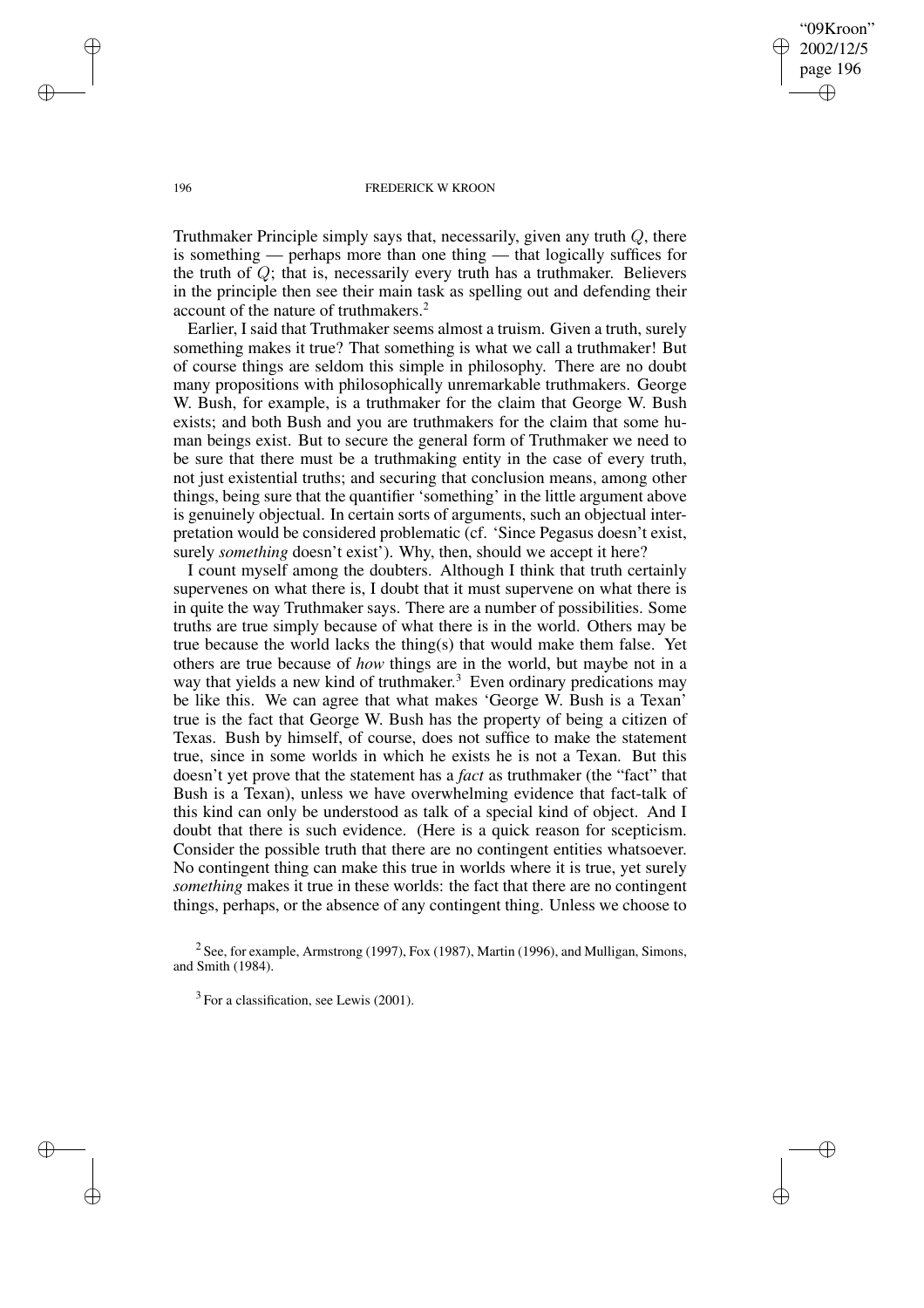✐

✐

✐

✐

regard our target proposition as implicitly contradictory, no such "fact" can count as a separate contingent thing of some kind.)

In short, I think that we shouldn't rule out the possibility of truthmaking without truthmaking entities — truthmakers — that logically suffice for the truth of propositions. While there are nominalising constructions that seem to suggest otherwise ('the fact that ...', say), these should be approached with a degree of scepticism. I'll signal this scepticism by using the terms 'quasifact' and 'quasi-state of affairs' in situations where we uncritically appeal to talk of "facts" or "states of affairs" to say what makes a proposition true, but where there is no evident reason to construe such talk as genuinely objectual. If you like, "quasi-facts" are the "somethings" that feature in our little truthmaker argument once this quantifier is construed substitutionally. Absent reasons to re-inflate talk of "quasi-facts", it leaves us with a deflationary account of what makes a statement true.

Not only might there be truthmaking without truthmakers. There might also be truthmakers without truthmaking: entities that logically suffice for the truth of propositions yet don't, in the sense intended, provide the ontological grounds for their truth. Necessary truths already show this, since the notion of a truthmaker implies that anything whatsoever, contingent or necessary, is a truthmaker for a necessary truth. Both Bush and the real number  $\pi^{\pi}$ , for example, are truthmakers for the statement '1 + 1 = 2'. The official definition of 'truthmaker' thus permits entities as truthmakers for necessary truths when these have no genuine truthmaking role to play. <sup>4</sup> But the problem extends to contingent truths. Suppose you mow the lawns on Saturdays just because God has made sure that you have this unusual desire implanted in you. Clearly every world in which God [exists and] wants you to mow the lawns on Saturdays is a world in which you mow the lawns on Saturdays. Yet this surely doesn't mean that the state of affairs of God's wanting you to mow the lawns on Saturdays constitutes the ontological grounds for the truth that you mow the lawns on Saturdays. At best, it constitutes the *causal* grounds.

Given this broad problem of relevance ('the problem of unintended truthmakers'), it seems that more needs to be done to clarify what makes something into a truthmaking entity on the intended realist sense of that word. But I won't try to advance the debate on this topic. What I aim to do in the present paper is far more specific, although it will touch on the problem of unintended truthmakers. I shall focus on a restricted class of truths in order to see what truthmakers, if any, these might have. The truths in question involve fictions, and include both in-the-fiction truths like 'Hamlet was a prince' and extra-fictive truths concerning fictions such as 'Hamlet is

<sup>4</sup> For a discussion of this problem, see Restall (1996).

"09Kroon" 2002/12/5 page 197

✐

✐

✐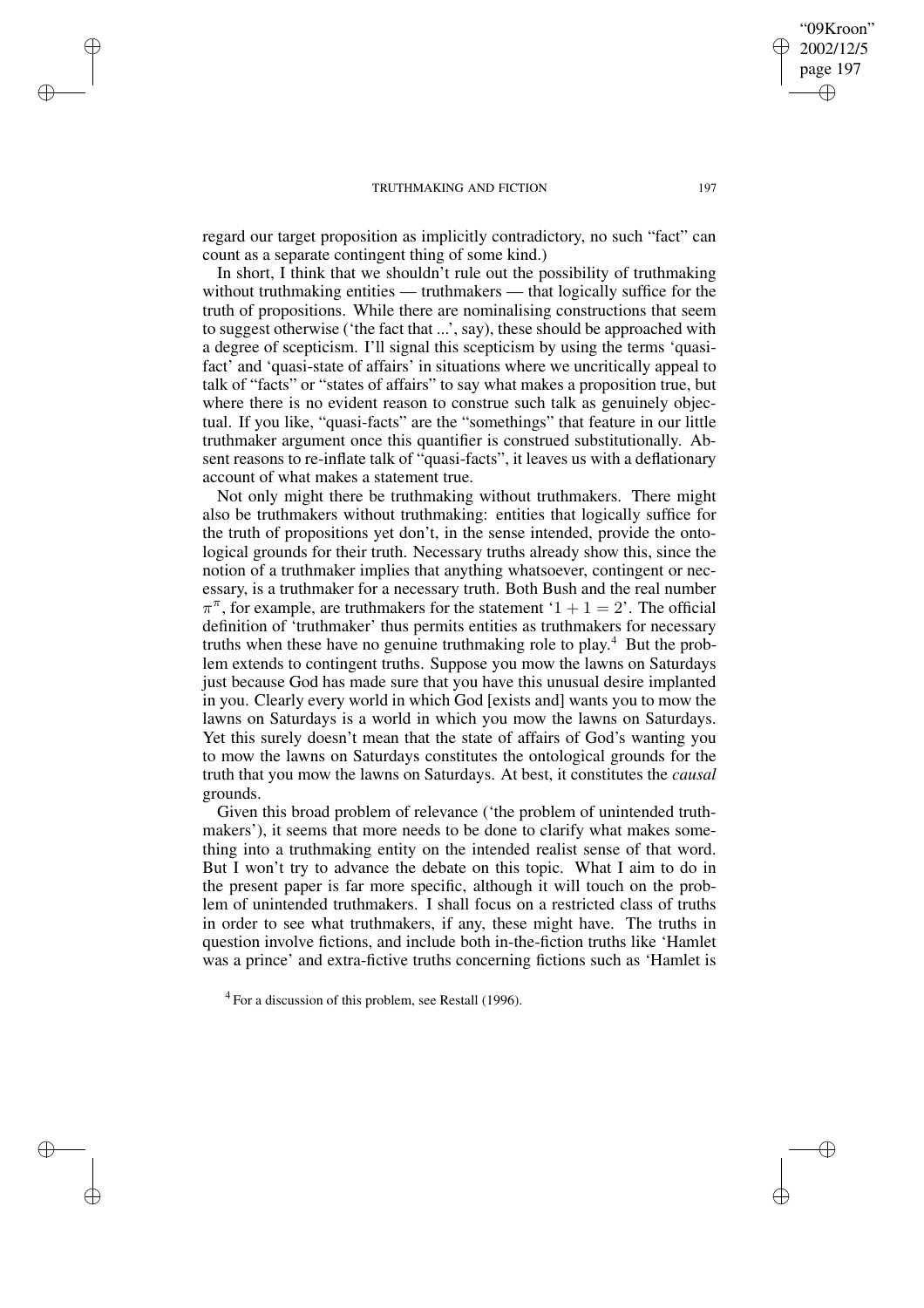"09Kroon" 2002/12/5 page 198 ✐ ✐

✐

✐

### 198 FREDERICK W KROON

a fictional character', 'Hamlet is both pitied and admired by readers', and 'Hamlet doesn't exist'. A quick look reveals the problem. Unlike ordinary positive or negative predications, it seems that truthmakers for these truths can't involve the object they are about, since there is no Hamlet. What then makes them true? By looking at some of the curious features of such truths, I'll present two broad conclusions. First, that on just about any reasonable theory of fiction there are truthmaker candidates for claims of this kind that do not provide the ontological ground for truth (the problem of unintended truthmakers again). Secondly, that on what I take to be the most promising theory of fiction, claims of this kind are nonetheless "made true" by certain perfectly respectable (quasi-) facts — facts that explain the impression that particulars ("Hamlet") are involved but that also show why this impression is illusory.

## 2. *Truthmakers and objectualist accounts of fictional terms*

Consider first fictional or in-the-fiction truths like 'Hamlet was a prince' and 'Holmes lived in 221B Baker St., London'. What is it about, or in, the world that makes such claims true? The question is especially difficult because there is lack of agreement as to whether such claims are really true, or in what sense they are true. A common reaction is to say that such claims are not really true, but only true in a fictional sense; that they are not true *simpliciter*, but true in, or according to, a fictional work. Still, that doesn't explain the robustness of the simple, unprefixed way of formulating such truths (as in: 'Who can tell me something true about that famous dramatic character Hamlet?' 'He was a prince of Denmark who sought to avenge his father's death.'). And even if we decide that the fundamental locution is the prefixed locution 'It is true in work  $W$  that  $S'$ , the hard work still remains to be done. What is it about the world that makes the prefixed claim 'it is true in Shakespeare's *Hamlet* that Hamlet was a prince' true?

Not surprisingly, there are theories that understand the truth of such claims, whether unprefixed or prefixed, in terms of properties "possessed" by genuine fictional objects. I'll call all such accounts 'objectualist'. There are classical Meinongian theories according to which fictional objects are incomplete concrete objects that literally exemplify properties like being a prince.<sup>5</sup> More plausible, in my view, are theories that take fictional objects to be abstract objects of a certain kind, for example Zalta's object-theory, or the recent artifactual theory defended in detail by Thomassen (and earlier by Kripke and perhaps van Inwagen) according to which fictional objects

✐

✐

✐

<sup>&</sup>lt;sup>5</sup> Parsons (1980) is one influential Meinongian account of this kind.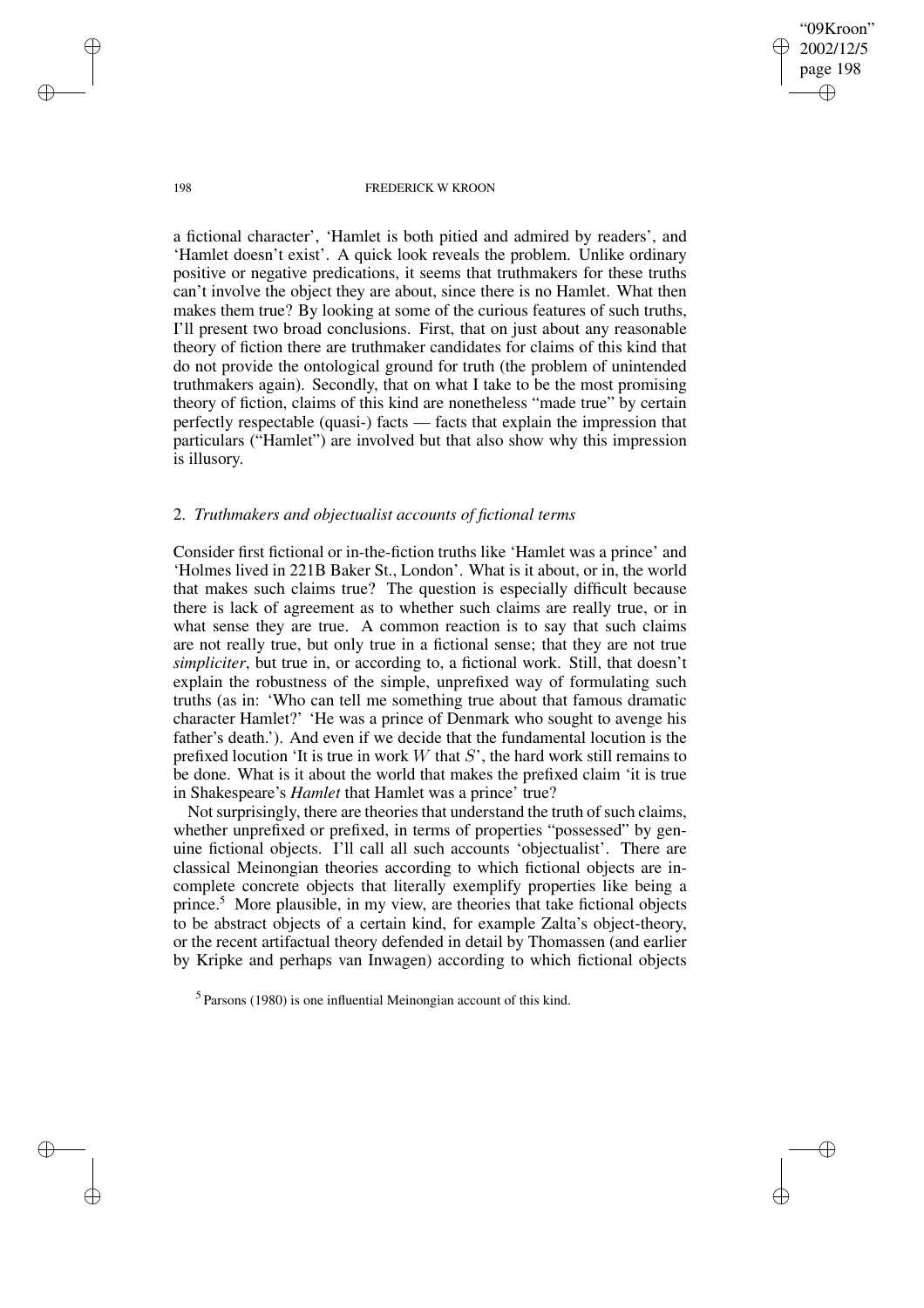✐

✐

✐

✐

are abstract artifacts historically dependent on the activities of story-tellers.<sup>6</sup> These latter theories take the predication in question to be nonstandard. For Zalta, the abstract object Hamlet encodes the property of being a prince, but doesn't exemplify it; Hamlet only exemplifies properties like being a famous dramatic character, being written about by Shakespeare, and so on. For Thomassen, Hamlet is truly a fictional character, but is a prince only in the sense that this fictional Hamlet exemplifies being a prince *according to the play*. Van Inwagen similarly talks of the play's *ascribing* the property of being a prince to the character Hamlet.

Do claims like 'Hamlet is a prince' have truthmakers on such objectualist accounts? (Remember that a positive answer to the corresponding question about 'George W. Bush is a Texan' proved controversial. A positive answer seemed to require potentially problematic truthmaking entities like facts or states of affairs.) Surprisingly enough, it turns out that objectualist theories don't need to posit facts or states of affairs to play this role. All such theories — even Meinongian theories, so long as we take objecthood to be a weak form of existence — take the fictional object Hamlet to be a truthmaker for the claim that Hamlet is a prince (in whatever sense he is a prince). In all worlds in which Hamlet exists, he is, in the relevant sense, a prince; for that is a central part of the description given in *Hamlet* and a crucial feature of the creative act that gave us the play and its assorted characters.<sup>7</sup> Of course, it may also be a central part of this story that he is not *essentially* a prince, that he might have given up being prince when his father died, for example. On objectualist accounts, however, that is simply another property that he has according to the work; it not something that dictates that in certain alternative possible worlds it is false that Hamlet is a prince according to the work.

Should the truthmaking role of Hamlet please the believer in Truthmaker? Well, she might think that 'Hamlet is a prince' is like 'Socrates is human': the object suffices for truth since having the property is essential to the object. But note that the interdependence of linked fictional objects means that it is not only Hamlet who is a truthmaker for 'Hamlet is a prince'. So, presumably, are his mother, Polonius, Ophelia, ..., since every world in which they exist is surely a world in which Hamlet does so as well. This is perhaps clearest on Meinongian accounts and on an account like Zalta's, since these make central features of characters such as being the mother of Hamlet essential to the characters. But Thomassen's artifactual theory should agree, since it holds that Shakespeare's creation of Hamlet wasn't an isolated creation of a single character, but involved the simultaneous creation of a host

 $<sup>6</sup>$  See Zalta (1988) and van Inwagen (1979). Kripke's contribution to the debate is in his</sup> unpublished John Locke lectures of 1973.

<sup>7</sup> See Thomasson (1999), pp. 108–111, and footnote 25, p. 163.

"09Kroon" 2002/12/5 page 199

✐

✐

✐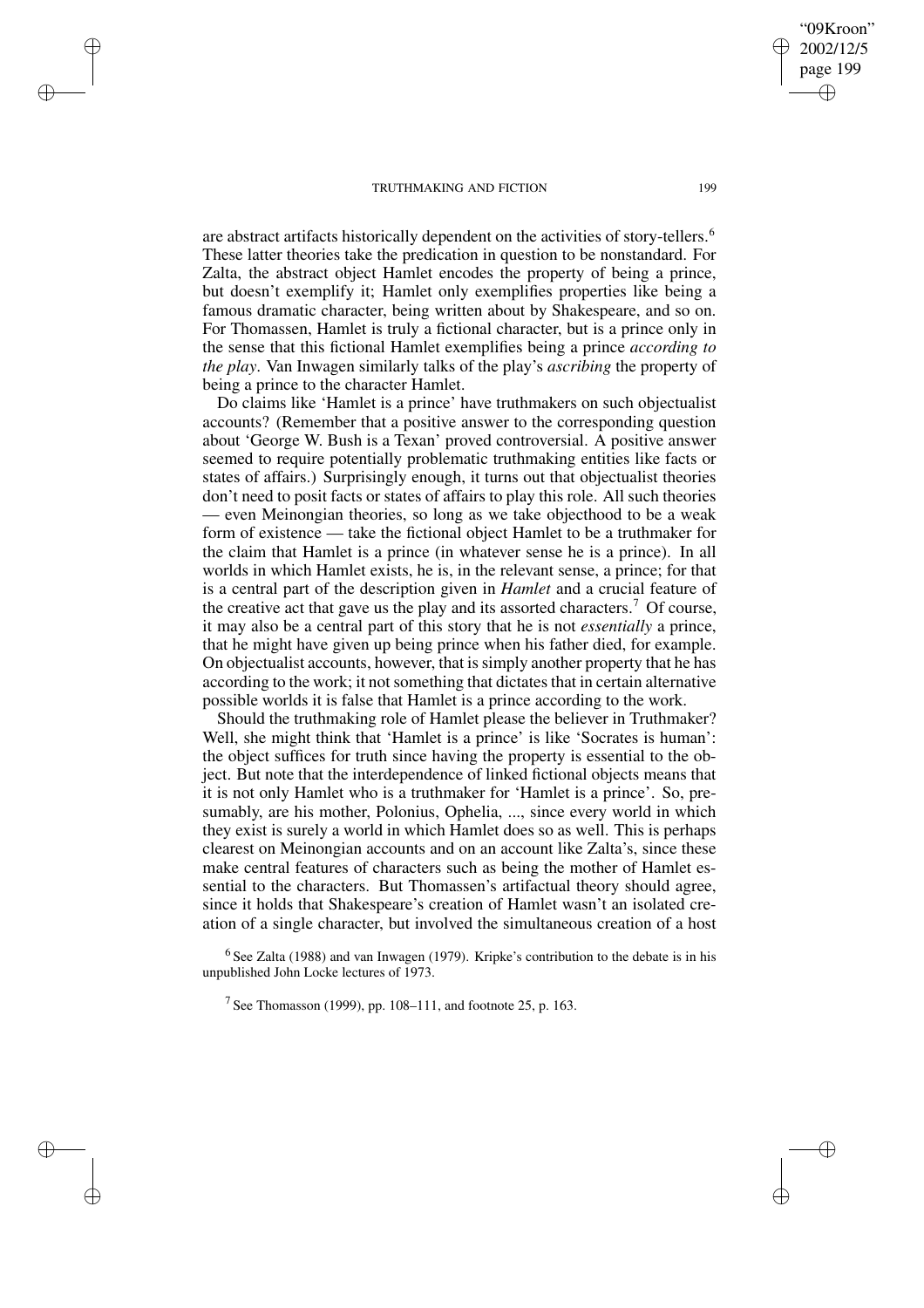"09Kroon" 2002/12/5 page 200 ✐ ✐

✐

✐

### 200 FREDERICK W KROON

of linked characters whose very identity is linked to that of Hamlet.<sup>8</sup> And now my first worry about Truthmaker kicks in. Whatever the relationship between Ophelia and the truth 'Hamlet is a prince', it seems odd to say that the former provides (some of) the ontological grounds for the latter. This is not to say that there is no significant relationship between the two — there surely is a kind of relationship of necessary co-variance — but only that the relationship doesn't seem to be one of truthmaking. This seems no better than saying that Bush is a truthmaker of ' $1 + 1 = 2'$ .<sup>9</sup>

Perhaps, however, this is a conclusion we should just accept; perhaps it is simply an unexpected consequence of the idea of truthmaker when the latter is applied to an unusual domain. (I myself think our intuitive misgivings are more firmly based; that they show that we think of 'Hamlet' and 'Ophelia' as names of *people*, and that we know that people on their own don't have this kind of truthmaking ability.) More worrying, I suspect, is the idea that there is also another sort of truthmaker for 'Hamlet is a prince', namely the complex creative act on Shakespeare's part that gave rise to the play as well as the characters Hamlet, Polonius, Ophelia, etc. On the artifactual theory at least, any world containing this creative act is a world in which 'Hamlet exists' and 'Hamlet is a prince' are both true, making the creative act a truthmaker for both truths. And this conclusion does seem wrong, for a reason encountered earlier when we met the problem of unintended truthmakers. Shakespeare and his doings surely do not provide the ontological grounds for the truth of 'Hamlet exists' and 'Hamlet is a prince', but at most the causal grounds. Assuming there are such "things" as creative acts, the official definition of 'truthmaker' cannot in such cases distinguish between the ontological and the causal grounds of truth.

# 3. *An anti-objectualist account of fictional terms*

But such cases depend on forms of objectualism about fictional names. Is there an alternative? Probably the main argument for objectualism is the argument that statements like '[it is true in such-and-such a biographical work that] Bush is a politician' and '[it is true in *Hamlet* that] Hamlet is

 $8$  Simply because the most notable properties assigned to them in the play directly involve Hamlet. See Thomassen (1999), footnote 25, p. 163.

<sup>9</sup> In some ways it is worse. First of all, on at least the artifactual account 'Hamlet is a prince [according to *Hamlet*]' is not a necessary truth, since Hamlet is not a necessary object. Secondly, appealing to a relation of relevant entailment is not likely to help, since we are not denying that there is a deep and relevant connection between Ophelia and the truth 'Hamlet is a prince'.

✐

✐

✐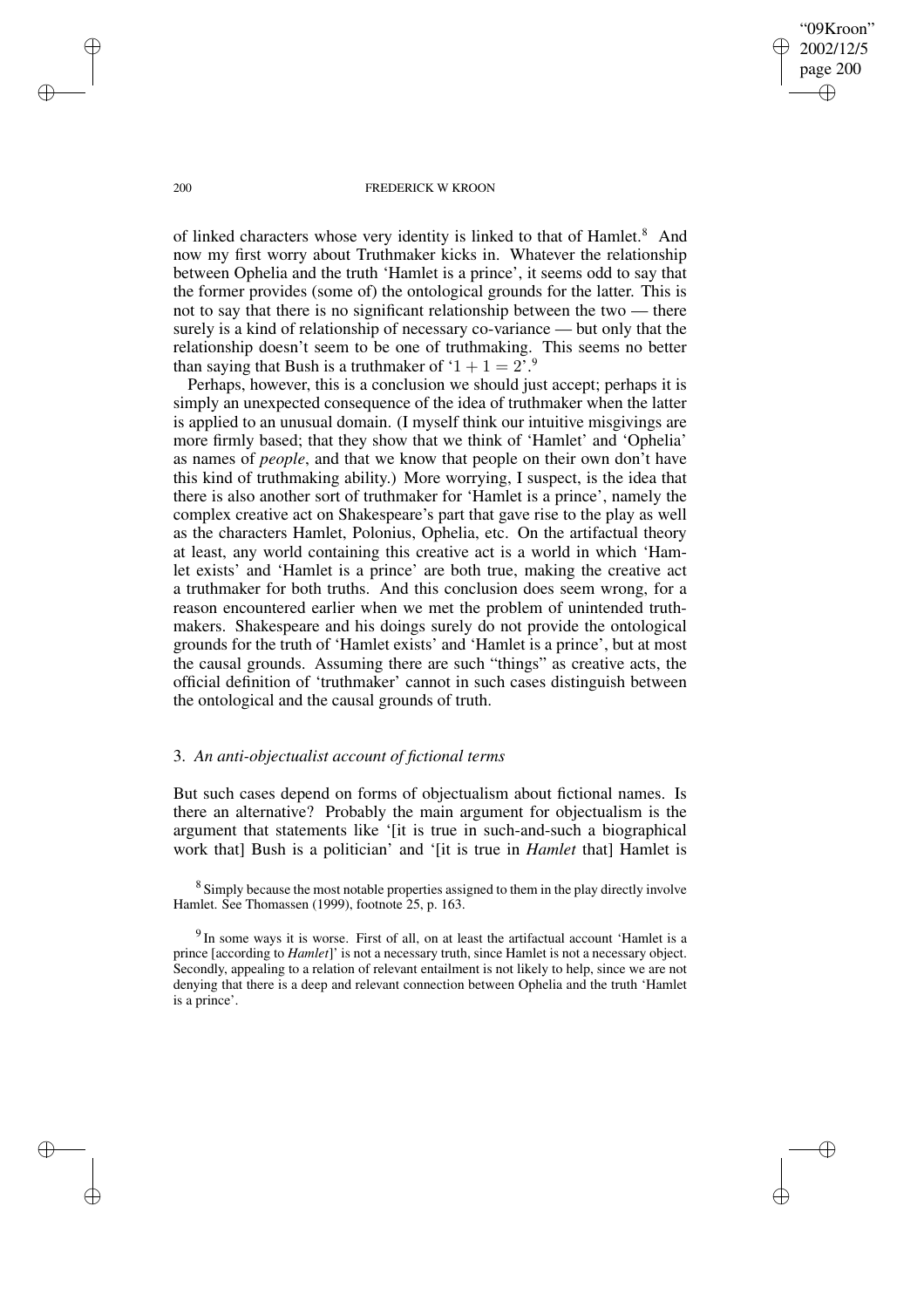✐

✐

✐

✐

a prince' appear to be on a semantic par and so should be treated as being equally about objects. This argument is usually supplemented with other data that suggest that 'Hamlet' is just as much a name as 'Bush'. 'Bush exists' and 'Hamlet doesn't exist' both seem to be predications, for example, the first affirmative, the second negative. Similarly, 'Bush is a real person' seems to characterise Bush just as much as 'Hamlet is a fictional character' characterises Hamlet.

But there is a way of acknowledging the name-like behaviour of 'Hamlet' without accepting that 'Hamlet' is an actual name for a fictional object. We might simply insist that it is fictionally true rather than really true that an expression like 'Hamlet' is a name. Assuming something like the theory of direct reference for names, this means that it is [only] fictionally true — true in the story — that 'Hamlet' fulfils the semantic role of a name and directly designates some individual. From the point of view of the story, 'Hamlet' is a perfectly standard sort of name, standing for a perfectly ordinary sort of object; in reality, however, it isn't. This yields another and quite different sense in which sentences like 'Bush is a politician' and 'Hamlet is a prince' are semantically on a par and are equally "about objects".

But what sense can we make of the claim that 'Hamlet' is only fictionally a name? The answer I prefer finds its fullest development in the work of pretense theorists like Ken Walton, but anticipations of the view are found in the work of Frege and, rather more surprisingly, Meinong. Meinong, it might be said, was a Truthmaker fanatic. He thought that every truth corresponded to an underlying state of affairs, an "objective", that had "being" just when the statement was true. Even true negative existentials like 'Hamlet doesn't exist' had a truthmaker, one which existed or had being even though it had a nonexistent object as constituent (in this case, Hamlet) But Meinong acknowledged that this view faced a serious epistemological problem: how can we possibly have any knowledge about things that "aren't there" in any sense whatsoever? How can we access the truthmakers of claims about such things? His answer was that in such cases we exploit our ability to *imagine* that they are there:

...in order to give a thing some thought, a person "places himself in the situation in which there is such a thing". (Meinong 1983, p. 175)

In short, we pretend that there is such an object as the golden mountain; so to pretend, of course, is to pretend that our world contains a large mass that is both golden and a mountain. That is how we get to see that the golden mountain is indeed golden and a mountain. That is also the way we get to see that Holmes lived on Baker St., or that Hamlet was a prince.<sup>10</sup>

"09Kroon" 2002/12/5 page 201

✐

✐

✐

 $10$  This interpretation is defended in Kroon (1992).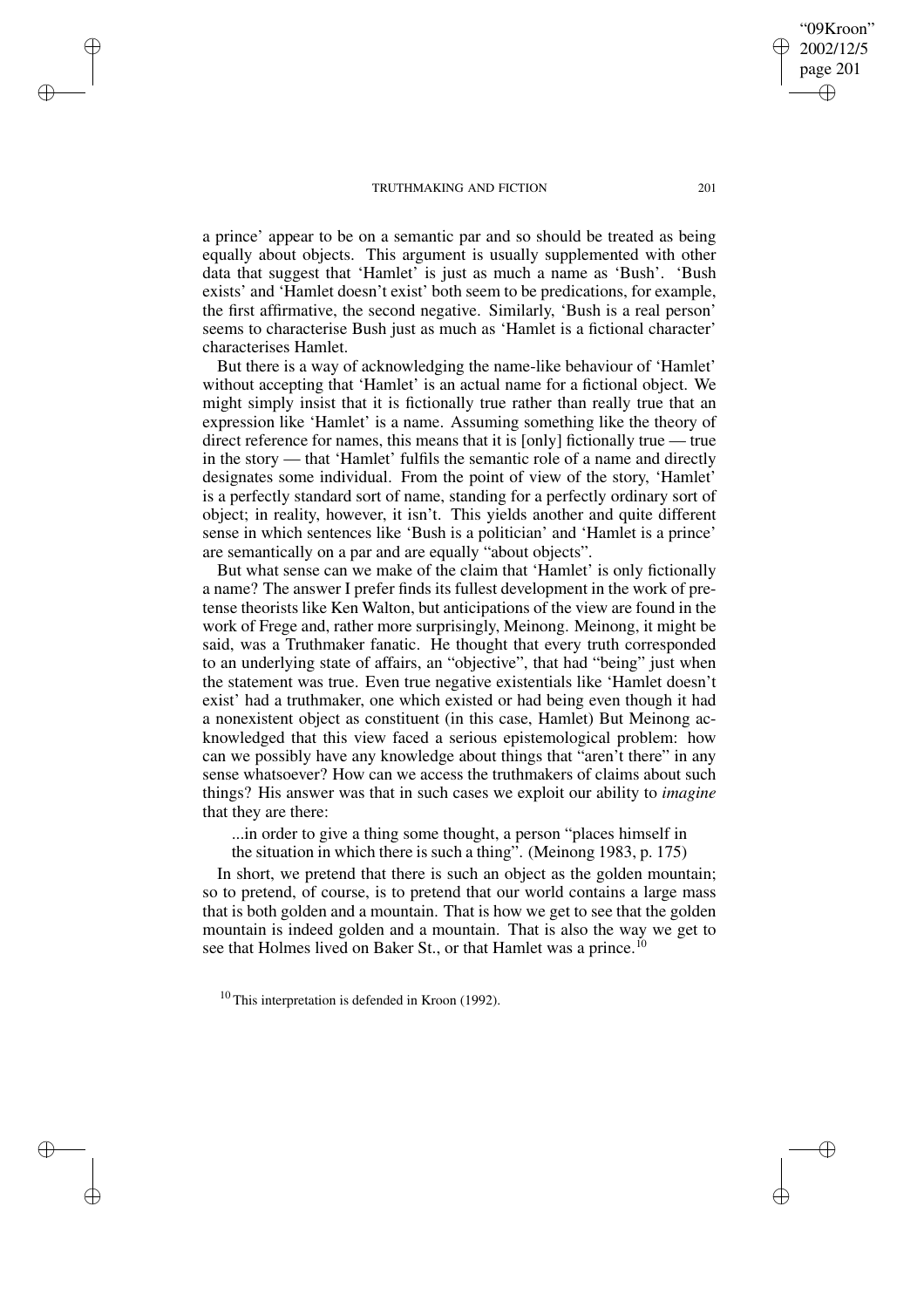"09Kroon" 2002/12/5 page 202 ✐ ✐

✐

✐

### 202 FREDERICK W KROON

In the course of developing this view, Meinong came close to deciding that there was nothing more to talk of "objects" like the golden mountain or Hamlet than the mere *pretense* that there were such objects. But in the end he preserved talk of objects. The assuming or pretending he talks about became part of a quasi-psychological story about how we find out about certain kinds of genuine, albeit nonexistent, objects.

But there is an analogue of Meinong's story that does without special objects altogether, and in my view represents one of the most promising ways of dealing with the problem of our talk of apparently non-existing things. The view also appears, fleetingly, in Frege's work. Frege — who, unlike Meinong, was philosophically disposed against the idea of truthmakers never fully made up his mind about the nature of fictional names. In "Sense and Reference" he thinks of them as the paradigm of an empty name. On such a construal, 'Hamlet was a prince' comes out as lacking in truth-value. Sometimes, however, he calls fictional names 'mock names', and he talks about the way sentences containing such names express "mock thoughts" rather than genuine thoughts.<sup>11</sup> On this perspective, those using fictional names merely act as if they are in possession of genuine names, used in the course of expressing genuine thoughts that are up for evaluation as true or false in the usual way. In reality, however, they are doing no such thing.

Like Meinong's account, this account makes crucial reference to the notion of pretending that the world has certain features that it may well not have. The 1970s saw the re-emergence of this idea, where it was interpreted by Kendall Walton in terms of the notion of a game of make-believe. On Walton's influential account, children as well as adults play games of makebelieve on the basis of props that mandate that they imagine certain things.<sup>12</sup> Thus a children's game may require its participants to imagine that a certain oddly shaped stump is a bear, that actions done to the stump are acts against the bear, and so on. Another sort of game, indulged in by children as well as adults, involves reading / listening to a story or watching a movie, a game that requires its participants to imagine that certain events really happened (that there really was a famous detective called 'Holmes' who lived in Baker Street, for example, or that there really is a green, slimy creature approaching Charlie in some B-grade horror movie). In Walton's terminology, something is *fictional* or true in a game of make-believe when it is thus mandated to be imagined. Some such claims are truths internal to the story ('Holmes knew Watson' and the like) while others may involve the game-players themselves

✐

✐

✐

<sup>11</sup> Frege (1979), p. 130.

 $12$  See Walton (1990) and Evans (1982). For an application of the pretense view to various issues in philosophical logic, see Crimmins (1998).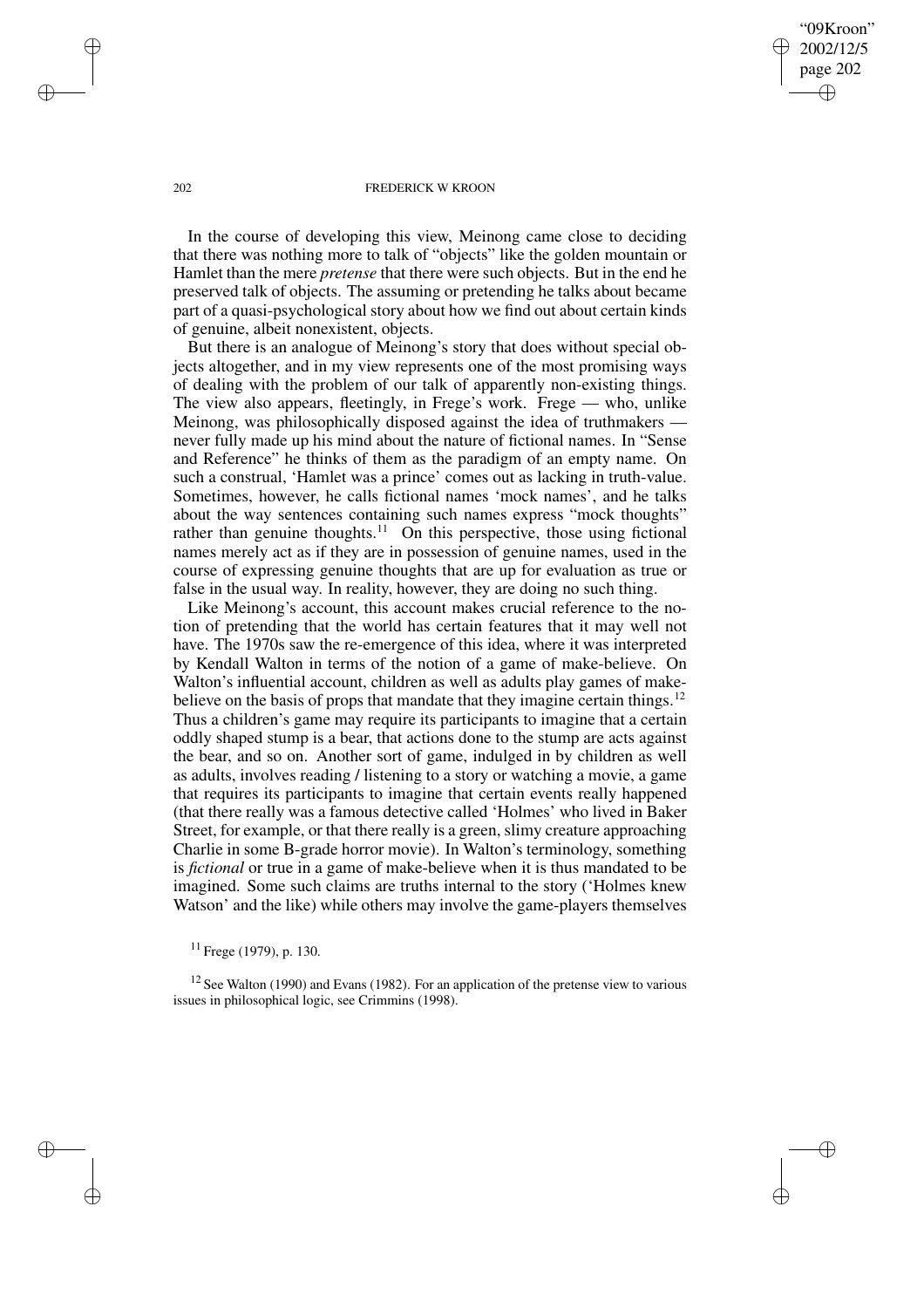('I greatly admire Holmes' or 'We fear for Charlie', for example).<sup>13</sup> In children's games, of course, there is often no real distinction. Truths — or, rather, mock-truths — are largely created by what the participants do.

Now consider the claim that it is fictional that 'Hamlet' is a name. Understood in the manner described, this amounts to the claim that readers of the dramatic work *Hamlet* are to imagine that 'Hamlet' is indeed a name. In fact, it is a fundamental kind of fictional truth, one that lies at the root of many others, such as the fictional truth 'Hamlet is a prince'. Those who hear or utter statements involving 'Hamlet' are involved in an extended stretch of imaginative play — a game of make-believe — in which they are supposed to act as if the play *Hamlet* is a reliable record of actual events, one in which the name 'Hamlet' stands for a real individual. What is true about this individual is determined by features of the prop (the play), in particular the words used and the conventions used to interpret these words, but also by features of the underlying context: what is accepted as plain fact about the historical setting, for instance. That is why it is fictionally true that Hamlet is a prince of a small Scandinavian country, for example, even if this is never explicitly stated in the play. We are supposed to imagine this as fact in the shared game we play with *Hamlet*.

# 4. *Back to truthmakers*

✐

✐

✐

✐

What is important from the point of view of the larger ontological questions involved is the anti-realism of the pretense theory of fiction. When I remark to someone: 'Hamlet was a prince of Denmark' or 'I detest Hamlet for his treatment of Ophelia', I am speaking from the perspective of a shared game of make-believe in which I and other readers are reliably acquainted with an account of the doings and sayings of a man called 'Hamlet', whose character and deeds evoke reactions in much the same way as do the characters and deeds of historical persons. What I say is true from the perspective of this game only. There really is no person answering to the name 'Hamlet', whether a concrete Meinongian object or an abstract fictional character.

If this is so, what can we say about truthmakers for such broadly fictional claims? The first point to make is that, even if a truth like 'Charles is a prince' has a truthmaker, it is at best fictionally true that a fictional truth like

"09Kroon" 2002/12/5 page 203

✐

✐

✐

<sup>&</sup>lt;sup>13</sup> Walton holds that truths like "We fear for Charlie" are created by our reactions to the events depicted on the screen, understood from within the scope of the game of make-believe that we are playing. It is only fictionally true that we fear for Charlie as the Green Slime approaches, and what makes it fictionally true are our reactions and the implicit rule that having such reactions makes it true in the game that we experience fear. My admiring Holmes and your pitying Anna Karenina are to be understood in a similar game-bound way.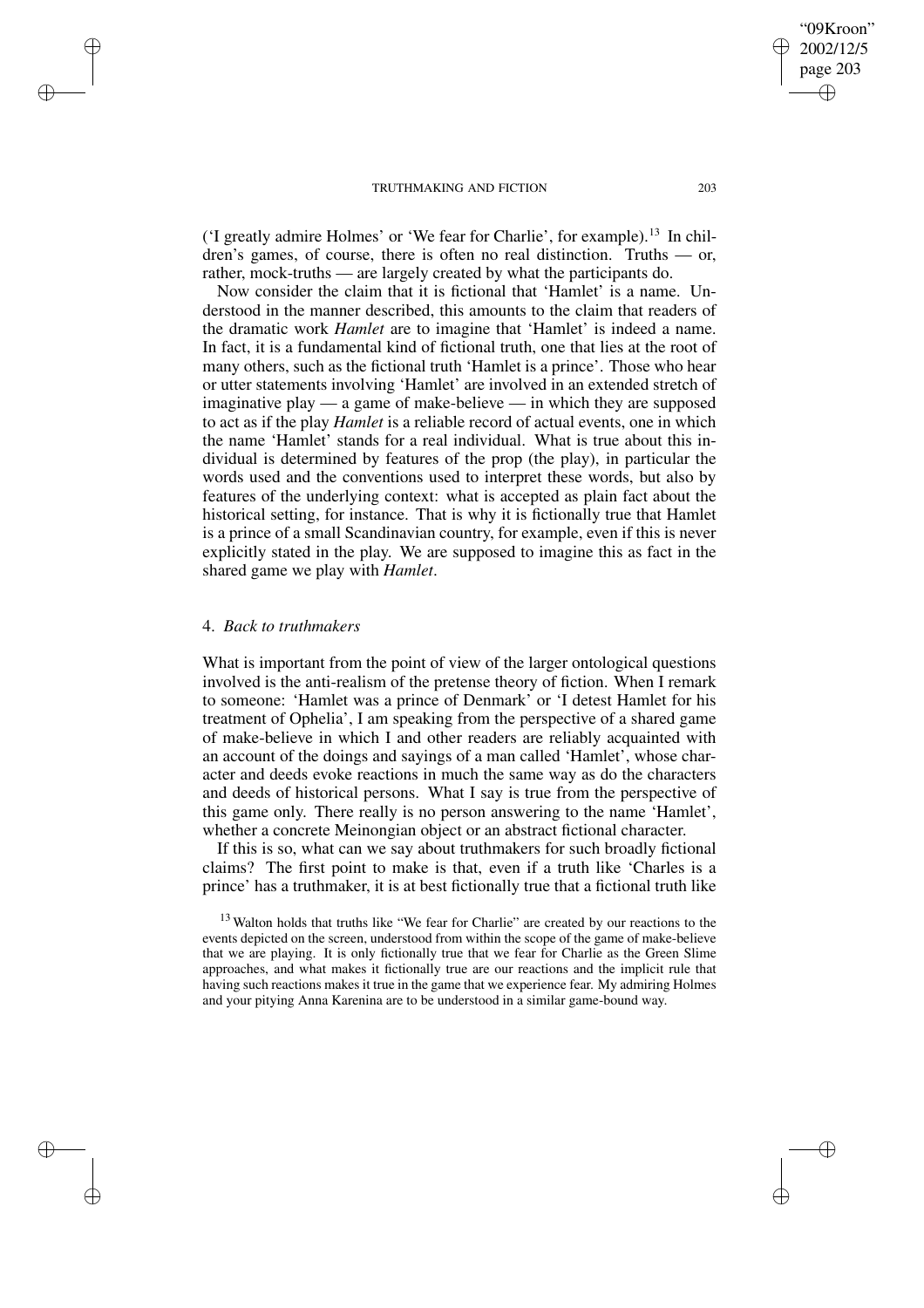"09Kroon" 2002/12/5 page 204 ✐ ✐

✐

✐

### 204 FREDERICK W KROON

'Hamlet is a prince' has one. This is so even if we consider statements that occur in a work of fiction and are true, not just fictionally true ('London is a teeming metropolis', say). Such a statement may have a truthmaker, but once we consider its status as a truth of fiction and then ask what makes it true in that sense, we can only be asking what, *from the point of view of the work*, makes the statement true. And if that question has an answer at all, it can only be that it is whatever makes the statement true according to the work, whether that is its actual truthmaker or something different.

We should be careful to distinguish this result from another one. The previous paragraph asked what makes a fictional statement true, when this question is asked from the perspective of the game we are playing with the work. We are not asking, from the outside as it were, what makes the statement *fictionally* true. It is hard to understand this latter question in a way that gives succour to the truthmaker programme, for it seems to be asking a causal question: what made it the case that 'Hamlet is a prince' is a truth of fiction? Presumably the answer to that question involves facts about the institution of playwriting as well as the actions of the play's author, Shakespeare. By contrast, the question we are presently asking is supposed to be non-causal: from the perspective of the work, or the game we are playing with the work, are there any entities that logically suffice for the truth of the statement 'Hamlet is a prince'? If the answer is 'yes', it will presumably invoke fictional truthmakers; that is, entities that are truthmakers from the perspective of the work or the game we are playing with the work.

But is it even fictionally true that a fictional truth like 'Hamlet is a prince' has a truthmaker? That depends on what we are to count as true in a story. David Lewis pointed out some time ago that if we analyse the notion of what is true in a story in terms of what is true on the supposition that the story is told as known fact, certain quite arcane claims turn out to be fictionally true.<sup>14</sup> On a far more plausible analysis of truth in fiction, what is true in a story depends on what is shared belief in the community to which the author and the author's target audience belong; or perhaps shared belief in the hypothetical author's community.<sup>15</sup> And that seems to spell the deathknell for the idea that fictional truths have fictional truthmakers. After all,

✐

✐

✐

 $14$  Lewis (1979). Lewis mentions the example of psychoanalytic "truths" involving fictional characters, eg the claim that Hamlet clearly had an Oedipus complex.

<sup>15</sup> See Lewis (1979) and Currie (1990).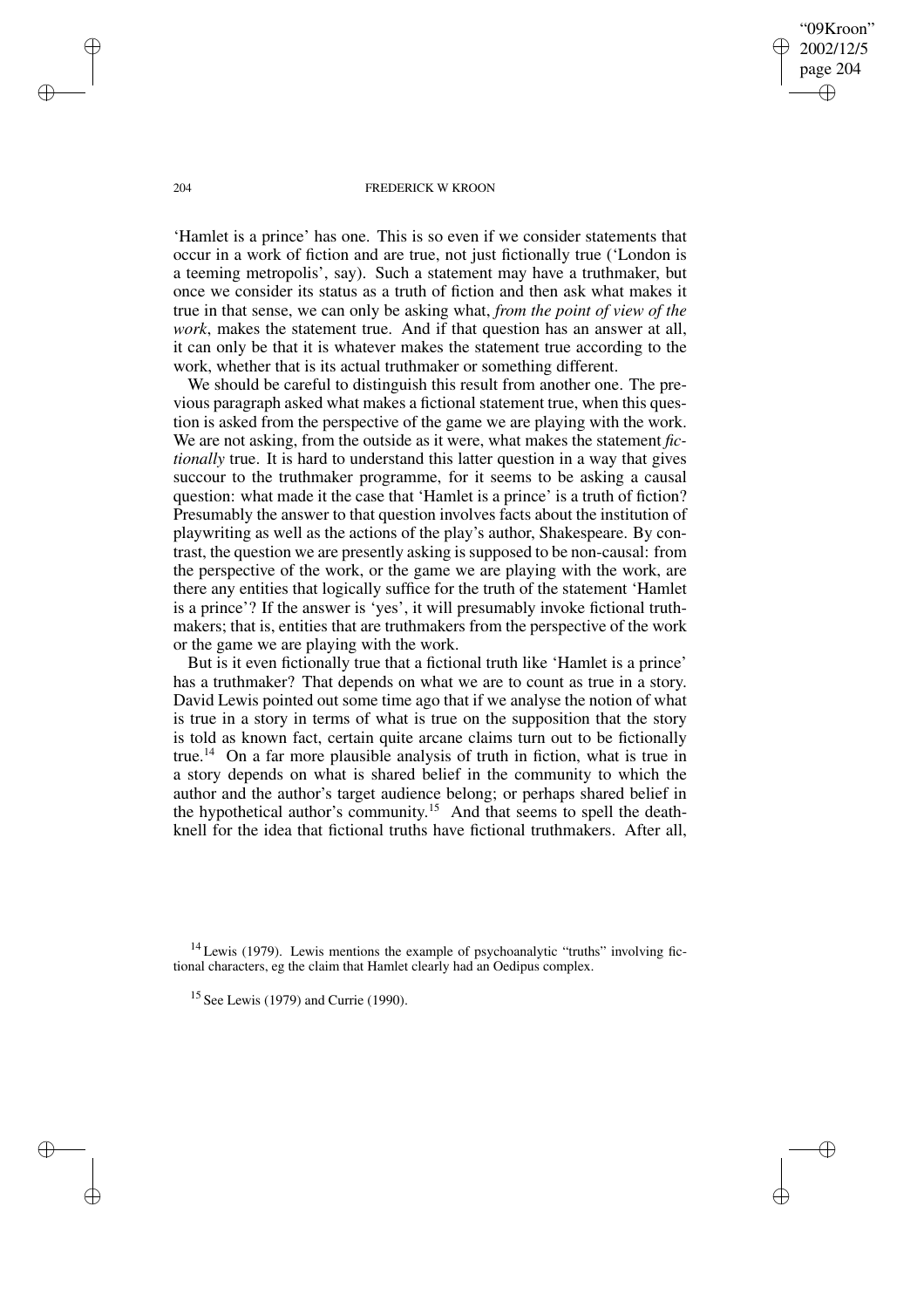✐

✐

✐

✐

even if true statements do have truthmakers, the belief that this is so is an arcane metaphysical belief, unlikely ever to be among such shared beliefs.<sup>16</sup>

The matter may look rather different when we get to claims like 'It is fictionally true that Hamlet is a prince'. For this claim is surely true, not just fictionally true. But now we get to an altogether different difficulty. On the pretense account, it is only fictionally true that the name 'Hamlet' has a referent, so it is initially difficult to know what to make of the truth of 'It is fictionally true that Hamlet is a prince'. Do locutions like this offer reason to posit fictional objects after all (against the counsel of pretense theorists), and even to posit truthmakers involving fictional objects? I don't think so. In my view, claims like 'It is fictionally true that Hamlet is a prince' occur in the scope of conceptually more basic imaginings (ur-imaginings): we utter them from inside the pretense that through our use of the name 'Hamlet' we are able to secure reference to someone bearing that name. Perhaps, for example, what is imagined thereby is that a token of 'Hamlet' has its reference determined on the basis of a causal chain or network reaching back through our acquaintance with *Hamlet* (now treated as broadly historical) to a prince called 'Hamlet'; or that it has its reference determined on the basis of (a cluster of) favoured and/or weighted descriptions, say *the person I am acquainted with [through reading appropriate works] as being called 'Hamlet', being a prince of Denmark*, ..., and so on. The claim about what we are to imagine "about Hamlet" is then a claim about what we are to imagine against the background of our involvement in an ur-imagining to the effect that we have a referential fix of this kind on an individual called 'Hamlet'.

If this is right, we continue to have a way of keeping fictional objects at bay, and hence also the idea that such truths about fiction have objectualist truthmakers. But resistance may seem to become more difficult when we turn to two other categories of truths about fiction: true "characterising" claims like 'Hamlet is a fictional prince/character' and true negative existentials like 'Holmes doesn't exist'. For these seem to have the same logical grammar, and the same semantic status, as '[Prince] Charles is a bona fide prince' and 'Bush doesn't drink', say. Like the latter claims, they are genuinely true, not just true in some work of fiction, and, like the latter, they seem true in virtue of properties possessed by certain objects. They might even be made true by truthmakers involving these objects.

"09Kroon" 2002/12/5 page 205

✐

✐

✐

<sup>&</sup>lt;sup>16</sup> Of course, an author may make it quite clear that he is presupposing the truth of Truthmaker ('Armstrong looked around contentedly; his views had been confirmed, and the universe was indeed awash with universals and ...'). Any truth of that story would indeed have a (fictional) truthmaker. But this would be a rare story indeed!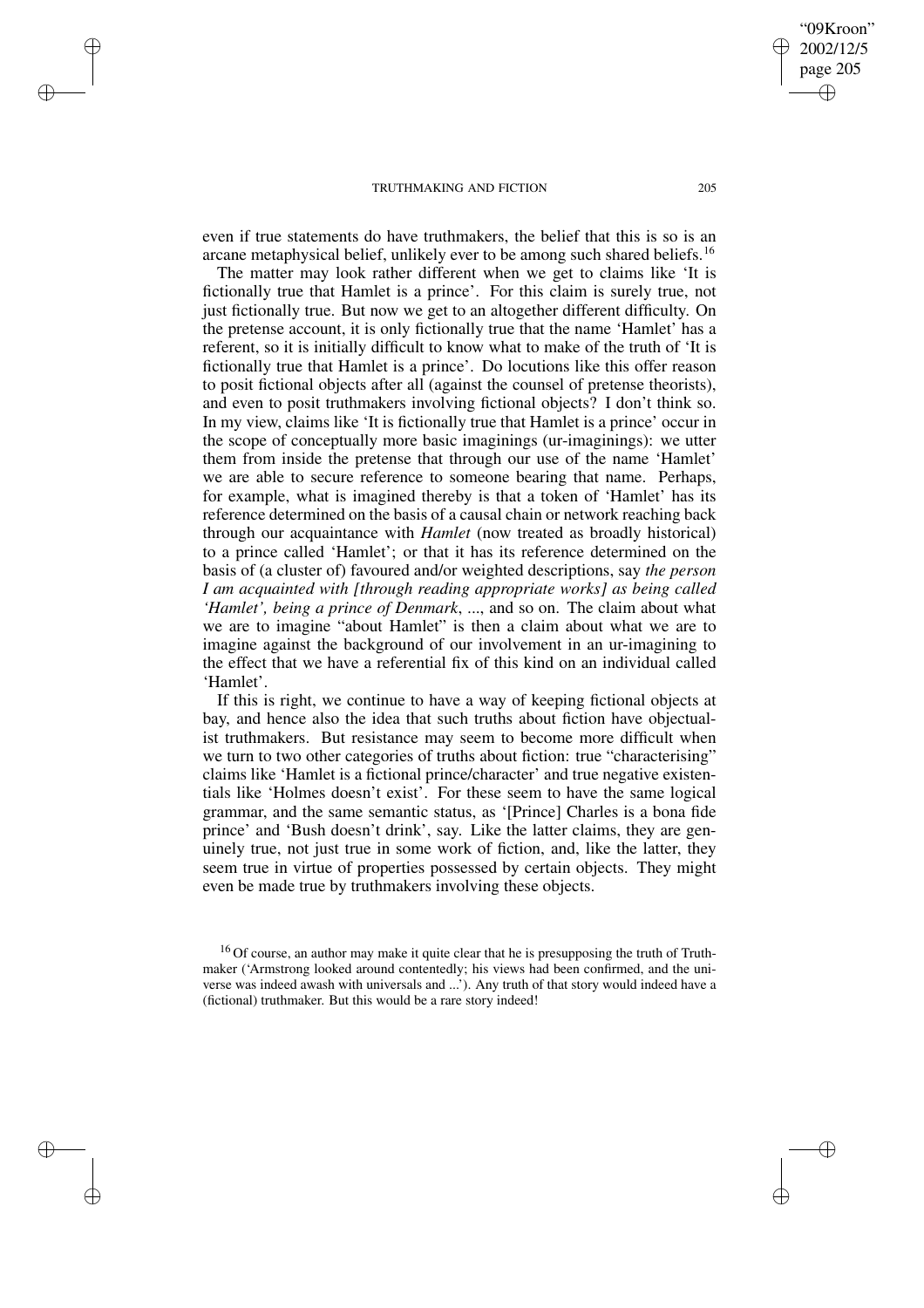"09Kroon" 2002/12/5 page 206 ✐ ✐

✐

✐

#### 206 FREDERICK W KROON

But we should continue to be cautious. As before, there appear to be unintended truthmakers for truths belonging to this category. Given their necessary interdependence as objects, a fictional Ophelia and a fictional Hamlet would both be truthmakers for 'Hamlet is a fictional character' — and, indeed, either one by itself would be a truthmaker for 'Hamlet and Ophelia are distinct fictional characters'! The same is true of the states of affairs of Hamlet's being a fictional object and Ophelia's being a fictional object. Contrast this with the distinctive truthmaking role that a theory like Armstrong's assigns to states of affairs. For Armstrong, Prince Charles's being a prince serves as a truthmaker for 'Charles is a bona fide prince', but not for 'Edward is a bona fide prince'.

Couldn't we say instead that certain parts of the play — those that talk of Hamlet, whether or not there is mention of Ophelia — constitute the truthmaker for 'Hamlet is a fictional character', and others for 'Ophelia is a fictional character'? But this suggestion, as before, falls foul of the distinction between the ontological and the causal grounds for truth. Distinct parts of the play, or the creative activity underlying them, may be causally responsible for the existence of the distinct fictional objects Hamlet and Ophelia, but how is this relevant to the question of the *ontological* grounds for the truth of claims like 'Hamlet is a fictional character'?

When we turn to negative existentials, the situation is even more unsettling. According to objectualists, declaring that Hamlet doesn't exist is in effect to say that Hamlet is not a concrete existent (rather, he exists as an abstract object of some sort). This again means that both Hamlet and Ophelia are truthmakers for the claim. But it also means something even stranger. For objectualists, it is the presence, rather than the absence, of Hamlet, that makes the negative existential true, namely Hamlet's presence as an abstract object. I take this to be completely counterintuitive. If anything makes the claim true it is surely the *absence* of Hamlet.

Such an intuition counts against objectualism. But it also counts against the idea that 'Hamlet doesn't exist' has a truthmaker, namely the absence of Hamlet, for how, in the absence of Hamlet, can there be a bona fide state of affairs "the absence of *Hamlet*"? This feature of negative existentials is often seen as a problem for the Truthmaker Principle. David Armstrong thinks he has an answer: negative existentials have *totality facts* as truthmakers second order states of affairs or facts according to which there is nothing more than certain first order facts.<sup>17</sup> But such totality facts look even more suspicious than first-order facts. They reify grammatical constructions that are arguably best left unreified, and they can't, in any case, do all that we

✐

✐

✐

<sup>&</sup>lt;sup>17</sup> Armstrong (1997), pp. 134–5, 196–201. The last part of Lewis (2003) (by Lewis and Rosen) argues that counterpart theorists can take the world itself as truthmaker for negative existentials.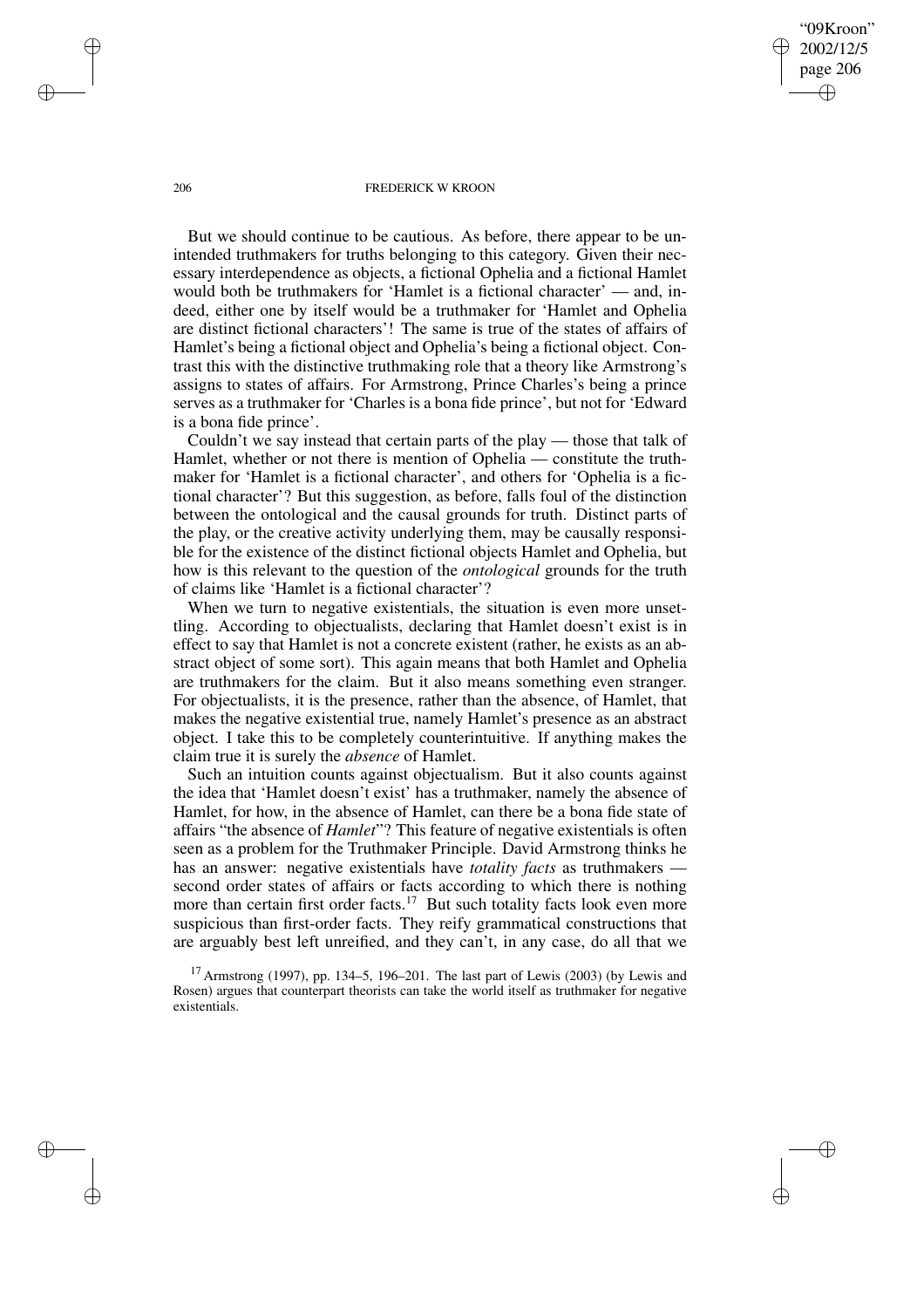✐

✐

✐

✐

might expect from them.<sup>18</sup> (In particular, there can't be a contingent totality fact for the possibly true negative existential that there are no contingent things whatsoever.)

Pretense theorists offer the following perspective on the problem of negative existentials. As anti-objectualists, they think that Hamlet *exists in no sense whatsoever*. They point to certain other negative existentials, where it is much harder to believe there are corresponding abstract objects, including artifacts, but where exactly the same problems arise. Thus consider claims like 'That woman over there doesn't exist' (said to disabuse someone who is hallucinating that she is in the presence of another woman, say). Asked to explain what makes such a claim true, our theorist will once again point to the role of pretense. The speaker goes along with his audience's belief that there really is a woman of whom both speaker and audience are demonstratively aware, and so pretends that there is scope for the legitimate use of a demonstrative, 'that woman'.

Different pretense theorists offer different accounts of how to understand the ensuing predication that this person "doesn't exist". The best known is Kendall Walton's.<sup>19</sup> According to Walton, a speaker who utters "That woman doesn't exist" is involved in a game of make-believe in which she plays along with the hallucination that there is a woman and also pretends that 'exists' expresses a discriminating property that some things possess and others lack. The application-conditions for 'exists' in this game are as follows. In the game, it is to be imagined that 't exists' is true (ie, it is fictionally true that  $t$  exists) just when serious, non-pretended " $t$ -ish" attempts at reference successfully secure reference to someone (here "t-ish" marks out a relevant kind of attempt). And it is fictionally true that its negation 't doesn't exist' is true just when genuine "t-ish" attempts at reference fail to secure reference to anyone. In particular, it is fictionally true to say 'that woman doesn't exist' if and only if all genuine, non-pretended, demonstrative attempts to single out a woman, say on the basis of a hallucination, fail to secure reference to anyone. Because a speaker involved in such a game of make-believe is interested largely in conveying whether or not the fictionalmaking circumstances do indeed hold, the speaker is thus able to assert that there is no woman to be demonstrated. It is this salient asserted content that we naturally assess as true or false (not just *fictionally* true or false) when considering whether a claim like 'That woman doesn't exist' is true.

On this account, what makes 'That woman doesn't exist' true (*really* true) is the fact that there is no woman to be demonstrated. Similarly, what makes

"09Kroon" 2002/12/5 page 207

✐

✐

✐

<sup>18</sup> See also John Heil's "Truthmaking and entailment", this volume.

<sup>&</sup>lt;sup>19</sup> Walton (1990, 2000). A different kind of pretense account is given in Kroon (2000).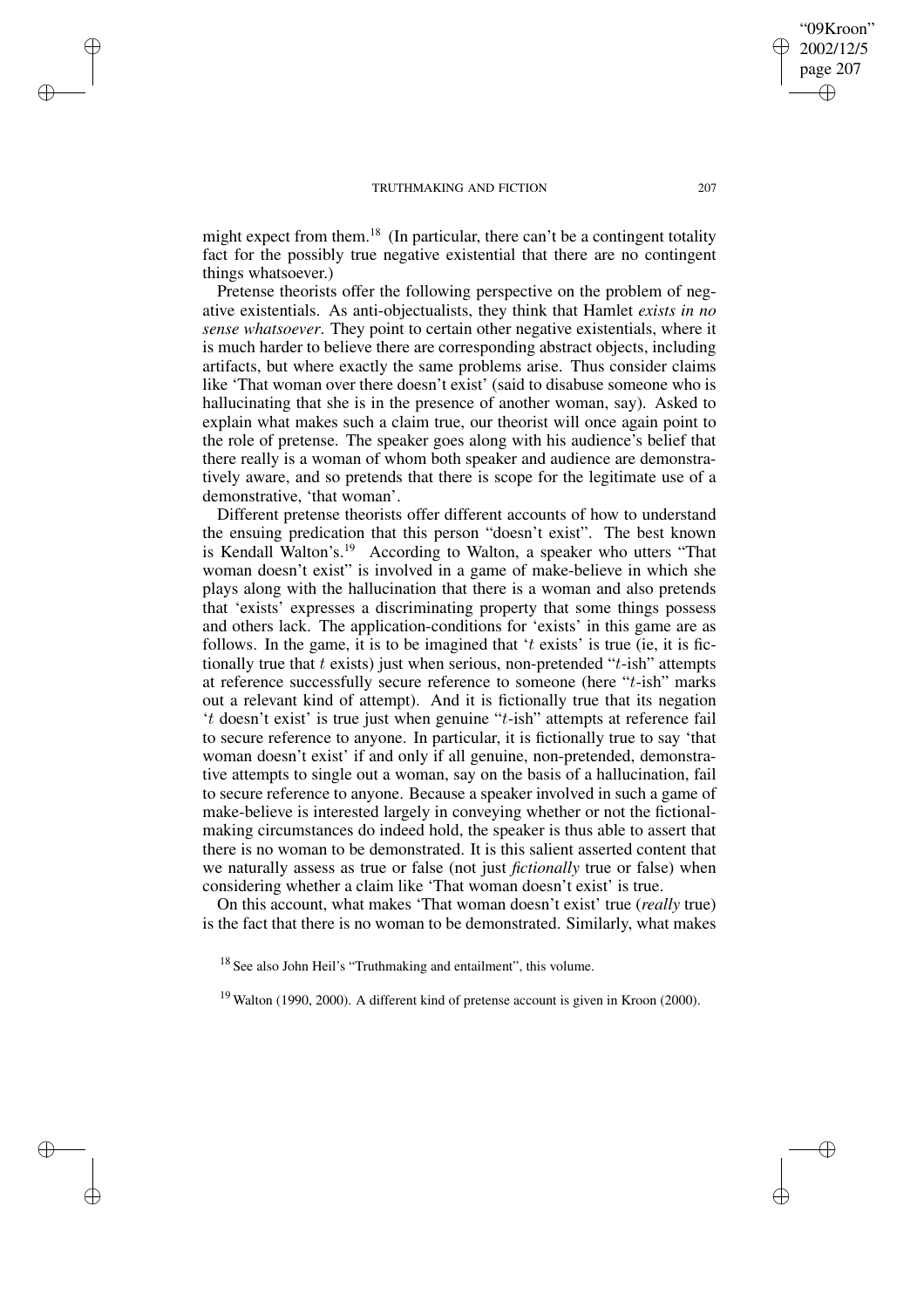"09Kroon" 2002/12/5 page 208 ✐ ✐

✐

✐

## 208 FREDERICK W KROON

'Hamlet doesn't exist' really true is the fact that there is no man called 'Hamlet' whose tragedy is recorded in the story *Hamlet* (simply because genuine attempts to refer would have to be based on taking the story as fact, rather than just *pretending* that the story was fact). This way, then, we get distinctive ways in which distinct true negative existentials are made true.

Claims like 'Hamlet is a fictional character' go the same way as negative existentials, on the pretense account. This is all to the good, given the close link between the two. Such characterising claims are typically used to explain or elucidate negative existentials. Thus we say: 'Hamlet doesn't exist. He is a fictional character'. 'That woman doesn't exist. She is a figment of your imagination.' 'Vulcan doesn't exist. It is a failed posit of 19th century astronomy'. As before, objectualist moves seem implausible in the first example in part because they look so utterly implausible in the other examples. It is surely quite implausible to suppose that there are abstract (maybe artifactual) hallucinatory objects, needed to explain why 'That woman is a figment of your imagination' is true, for example.

The pretense theorist explains the role of such characterising claims in pretense terms. A speaker who utters a statement like 'That woman is a figment of your imagination' is involved in a game of make-believe in which she pretends that she and others are indeed demonstratively aware of a woman (hence, 'That woman ...'). She also pretends that the predicate 'a figment of your imagination' is a general term for a kind (in actual fact, it doesn't stand for a kind at all), where the application-condition for the predicate is roughly as follows: it is fictionally true that  $t$  is a figment of  $X$ 's imagination just when  $X$ 's thought that there is such a thing is to be explained in terms of X's imaginative but erroneous gloss on certain of her experiences. (Similarly, it is fictionally true that  $t$  is a fictional character just when the pretense that there is such an individual as  $t$  is based on pretending that a work of fiction is fact.) As before, the speaker involved in such a game of make-believe is primarily interested in conveying whether or not this fictional-making circumstance does indeed hold. This salient asserted content is what makes us hear an utterance of 'That woman is a figment of your imagination' as *really* true or false, not just *fictionally* true or false. Pretense theorists think that there is no reason why we should interpret characterising claims concerning fictions — 'Hamlet is a fictional character', for example — in any different kind of way.

On this pretense account, it is easy to see why we should see an explanatory or elucidatory link between the characterising statement and the corresponding negative existential. In no sense, it should be stressed, does the postulated link go via properties of fictional objects. Similarly, in no sense does truthmaking for either characterising or negative existential statement go via such objects. As in the case of ordinary fictional statements like 'Hamlet is a prince', it is at best *fictionally* true that statements like 'Hamlet is a fictional

✐

✐

✐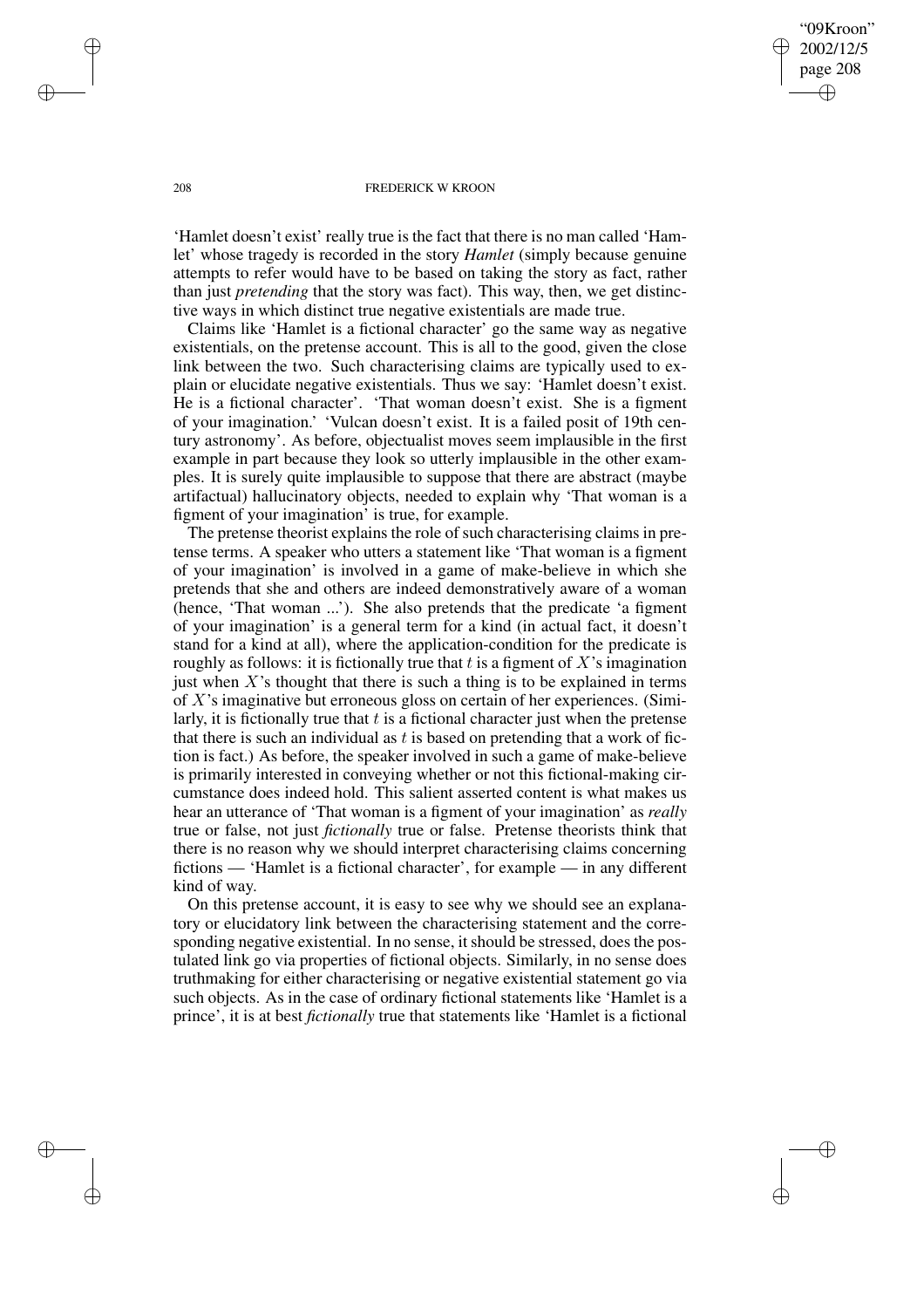✐

✐

✐

✐

character' and 'Hamlet doesn't exist' have objectualist or object-involving truthmakers. At the level of *real* truth, such statements don't have objectualist truthmakers since there is nothing that corresponds to the fictional terms in question.

Do they have truthmakers of any sort? I remain sceptical. In my view, it is better simply to say that they are of course made true by "facts" about the world (including such "facts" as: there is no one called 'Hamlet' whose exploits are reliably recorded in the play *Hamlet*), but that there is no reason to think of these as anything more than quasi-facts. Better, that is, to accept talk of such "facts", but deny that they are the genuine referents of nominalised constructions that describe what makes the relevant statements true in the truthmaker sense. That way we can happily go along with saying that such statements are made true by "facts" about the world, while remaining sceptical that they have genuine truthmakers.

University of Auckland

# **REFERENCES**

- Armstrong, D.M. (1997). *A World of States of Affairs.* Cambridge: Cambridge University Press.
- Crimmins, M. (1998). "Hesperus and Phosphorus: Sense, Pretense, and Reference", *Philosophical Review* 107: 1–47.
- Currie, G. (1990). *The Nature of Fiction.* Cambridge: Cambridge University Press.
- Evans, G. (1982). *The Varieties of Reference.* Oxford: Oxford University Press.
- Everett, A. and Hofweber, T., eds. (2000). *Empty Names, Fiction and the Puzzles of Existence.* CSLI Publications, Stanford.
- Fox, J. (1987). "Truthmaker", *Australasian Journal of Philosophy* 65: 188– 207.
- Frege, G. (1979). "Logic", in *Posthumous Writings*, edited by H. Hermes, F. Kambartel and F. Kaulbach. Oxford: Basil Blackwell, pp. 126–151.
- Kroon, F. (1992). "Was Meinong only Pretending?" *Philosophy and Phenomenological Research* 52: 499–527.
- Kroon, F. (2000). "'Disavowal through Commitment' Theories of Negative Existentials", in Everett and Hofweber, eds., pp. 95–116.
- Lewis, D. (1979). "Truth in Fiction", *American Philosophical Quarterly* 15: 37–46.
- Lewis, D. (2001). "Truthmaking and Difference-Making", *Noûs* 35: 602– 615.
- Lewis, D. (2003). "Things qua Truthmakers" (forthcoming).

"09Kroon" 2002/12/5 page 209

✐

✐

✐